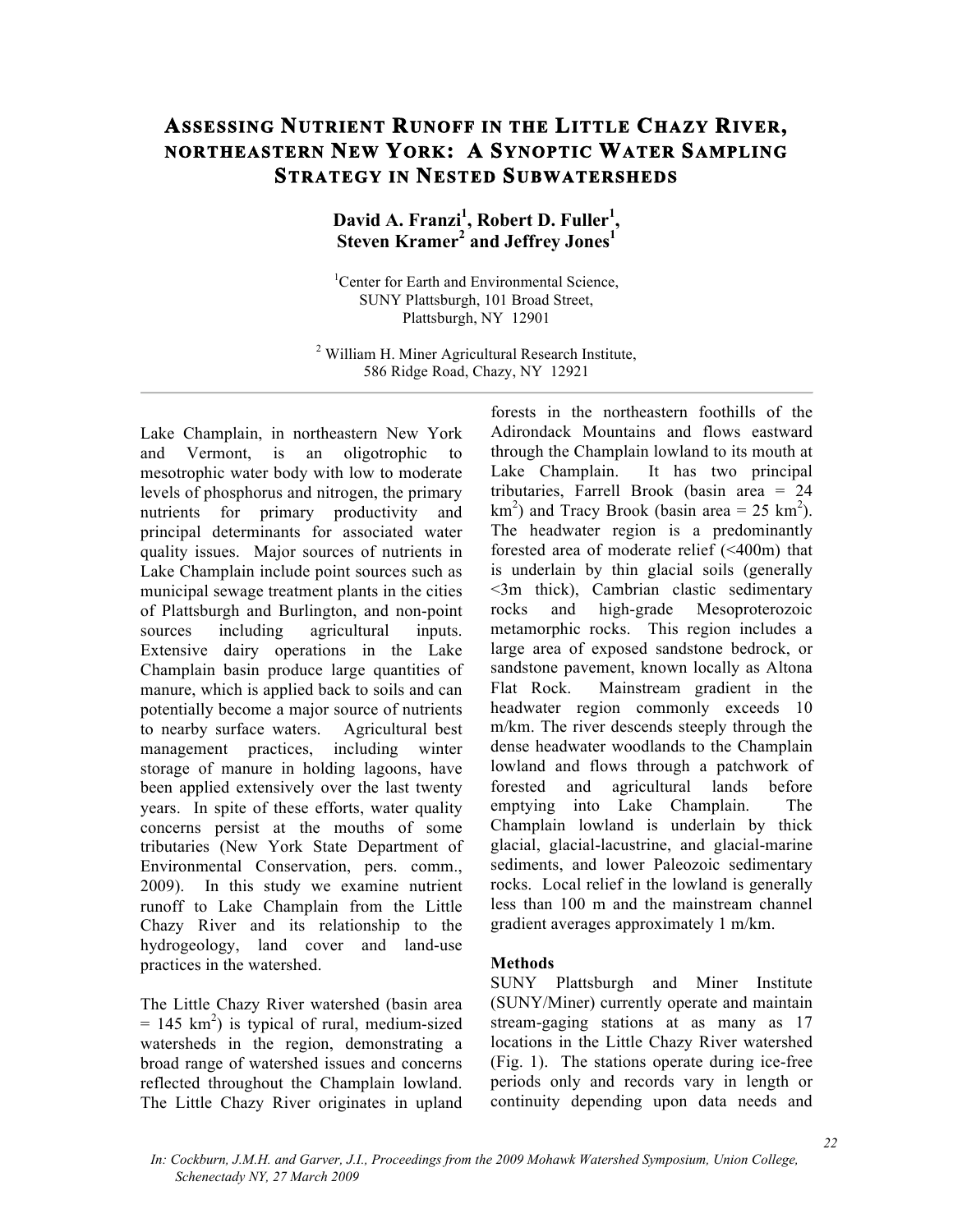available resources. Records for the U.S. Geological Survey (USGS) gaging station near the river mouth east of Chazy were obtained from the USGS, Water Resources Division office in Troy, New York. All SUNY/Miner stations are equipped with Tru-Trac WT-HR water height (stage) dataloggers. Rating curves for each station are calibrated using the midsection method for determining discharge (USGS, 1977). Stream discharge was used to estimate nutrient loads from different portions of the watershed.

We adopted a high-resolution synoptic watersampling strategy to determine the spatial and downstream distribution of nutrient concentrations in streams within the Little Chazy River watershed (Fig. 1). Synoptic sampling involves the collection of closely spaced water samples in a short time period (generally less than four hours) to provide a snapshot of nutrient concentrations and loadings throughout the watershed. Sample spacing along the mainstream, tributaries and other inflows varied with accessibility and land use. Channel distance between samples varies from more than 5 km in forested upland regions to a few hundred meters in villages or agricultural lands where anthropogenic inputs such as ditches and drains are more common. We collected 12 synoptic sample suites at approximately four-week intervals in 2008 from approximately 64 sites on the mainstream, tributaries and agricultural ditches and tile drains. The sample suites were broadly distributed across three discharge ranges:  $Q = \langle 1 \text{m}^3/\text{sec} \text{ (n=4)}, 1.0 \text{ -}1$ 10 m<sup>3</sup>/sec (n = 7) and greater than 10 m<sup>3</sup>/sec  $(n=1)$ .

Water samples were collected in acid-washed 500 ml polyethylene bottles within a period of 4 hours to minimize temporal variations in nutrient concentrations. Samples were transported in coolers back to the lab and immediately split into two fractions; one which was filtered through a 0.47 mm membrane filter to remove particulates and the other left unfiltered. Filtered subsamples were analyzed for nitrate using a Dionex Ion

Chromatograph with conductimetric detection and for soluble-reactive phosphorus (primarily phosphate) colorimetrically using a UV-Vis spectrophotometer with the ascorbic acid method (APHA, 1998). Unfiltered subsamples for Total Kjeldahl nitrogen were digested on a block digester using sulfuric acid with a copper sulfate catalyst (APHA, 1998), followed by analysis for ammonium using the salicylate-nitroprusside-hypochlorite

procedure on a flow injection analyzer (APHA, 1998) modified for a Bran-Luebbe (Technicon) autoanalyzer. For total phosphorus, unfiltered water samples are digested using potassium persulfate in sulfuric acid on a block digester (APHA, 1998), followed by analysis for soluble-reactive phosphorus.

### **Results and Discussion**

Stream discharge in the Little Chazy River is spatially heterogeneous and seasonally variable. Effluent conditions predominate in the upper and middle portions of the watershed, except for a local influent reach at the site of a former hydroelectric dam on Altona Flat Rock. The greatest proportion of stream flow during baseflow conditions is generated where the river descends from the uplands at Altona Flat Rock to the Champlain lowland near the village of West Chazy. Much of the increase can be attributed to several high-discharge springs that occur in this part of the watershed. The Little Chazy River becomes influent again as it crosses the Champlain Lowland. The influent reach occurs in an area of complex geological structure. The effect of water loss in this reach is most pronounced during lowmagnitude baseflows and its size varies with baseflow magnitude. At low flow, nearly all of the stream flow is generated in the upper reaches of the watershed. As stream flow increases following runoff events, a greater proportion of baseflow is generated in lowland agricultural regions.

Nitrate concentrations in headwater forests were typically low  $(< 1$  mg/L NO<sub>3</sub><sup>'</sup>), and increased substantially upon entering lowland